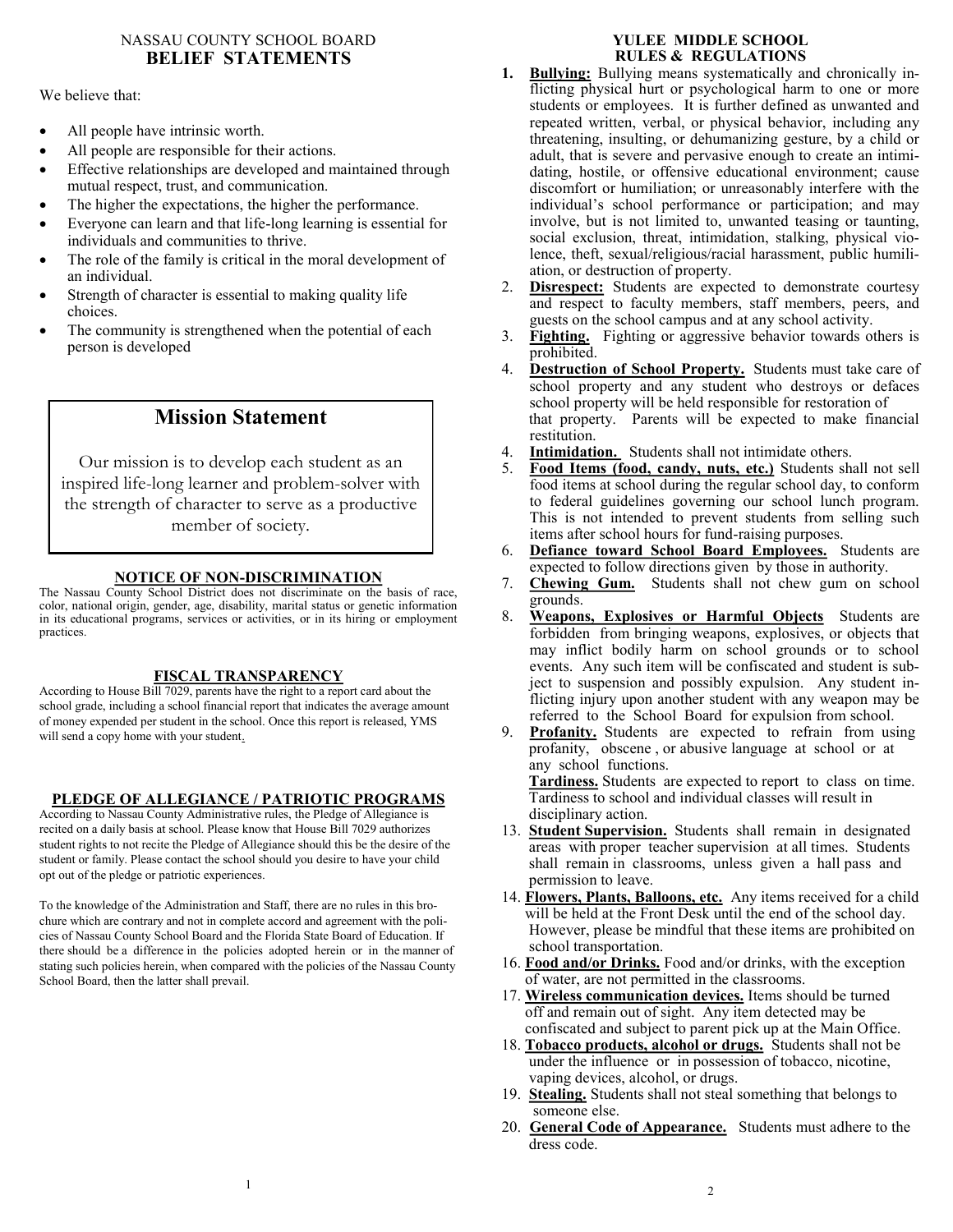#### **SCHOOL VOLUNTEERS**

All volunteers must sign in at the front office and **wear a volunteer badge**  while on campus. Volunteers must complete a Nassau County Volunteer Application and be approved by NCSB. Volunteers are always welcome and are encouraged to join us. To provide our students with a safe and wholesome learning environment, volunteers are expected to dress modestly and conduct themselves with proper decorum at all times. **Siblings or other children may not accompany parents who are volunteering**.

#### **SCHOOL ASSEMBLIES**

Parents and guests are invited and encouraged to attend grade level or school-wide presentations and assemblies.

#### **SCHOOL VISITORS**

For your child's protection, everyone must sign in at the office using our computerized check-in system. All visitors will be required to provide proper identification before visiting a classroom or picking up a child for dismissal. **All visitors will be required to wear a Visitor's ID Badge at all times when on campus**. No visits may be made to talk with the teacher during student contact time. (8:30-3:36). You may call and leave a message on the teacher's voicemail and you will be contacted as soon as possible. Appointments to meet with the teacher can be made by contacting the guidance counselor.

#### **DRESS CODE**

Clothing and accessories are required to reflect neatness, cleanliness, and good taste. Students are expected to be modestly dressed and groomed. Students who fail to comply with dress code policy will be assigned lunch detention and will be required to change clothing before returning to class. **Dress Code Requirements:** 

- 1. Students shall wear shoes at all times. Closed toed shoes are recommended for safety reasons. Athletic shoes are required for P.E.
- 2. Students' pants shall be worn at the waist and pants may not have holes three inches or higher above the knee. Undergarments should not be exposed. Form fitting pants such as yoga pants or leggings should have appropriate coverage.
- 3. Students shall be permitted to wear shorts. Short or extremely tight shorts or skirts are not appropriate. Shorts/skirts must be no shorter than three inches above the knee.
- 4. All students shall wear full coverage shirts or blouses reaching the armpit area. Shirts must cover midriff area and may not have spaghetti or thin straps less than 3 inches wide. Undergarments should not be exposed.
- 5. Clothing displaying profanity or inappropriate material may not be worn at school.
- 6. Potentially dangerous jewelry and bandannas are prohibited.
- 7. Masks, face paint, disguises, and costumes are prohibited. This is not to include masks designed for safety during a pandemic.
- 8. No head coverings, including, but not limited to: caps, hats, or hoods shall be worn inside the school buildings.
- 9. Students are required to wear a PE uniform when participating in gym.
- 10. Pajamas and slippers are not acceptable school attire.

\*\*Please note dress code must be followed on special event or dress up days unless explicitly approved by the Principal. \*\*

**Please refer to Nassau County Code of Conduct for a more extensive explanation of the Dress Code.** 

#### **STUDENT CELL PHONE POLICY**

Cell phones must be turned off and stored in backpacks (not in pockets of clothing) at all times. If a cell phone is visible, it will result in the phone being confiscated by school personnel. **Parents will be required to come to the school to pick up the cell phone upon confiscation.** Smart watches are not to be used as communication devices while on campus. Wireless earbud accessories are also prohibited. Yulee Middle School is not responsible for the loss or theft of any personal property on campus.

#### **LIMITED STUDENT SUPERVISION/SAFETY RULES**

Student safety is a priority. As such, we work to make sure students are supervised adequately. The following rules are meant to ensure student safety.<br>1. S

- Students may not be dropped off at school before 8:30. Supervision is provided 30 minutes before school. (FS 232.25)
- 2. Students are considered skipping class anytime they are out of class roaming around campus without permission.
- 3. Students should have a pass or teacher note when out of class.<br>4. Upon arrival to school, students are to report to breakfast
- Upon arrival to school, students are to report to breakfast or first period. Students are not to roam around campus before school begins. 3

## **ANONYMOUS TIP LINE Students are encouraged to report suspicious or inappropriate behavior/actions to school personnel immediately.**

## **FortifyFL-** <https://getfortifyfl.com/>

FortifyFL is a suspicious activity reporting tool that allows you to instantly relay information to the appropriate law enforcement agency and school officials.

#### **FIELD TRIPS**

Field trips provide students with educational hands-on learning experiences. Please take notice that field trip forms must be correctly completed and returned with money by the deadline. **Field trip deadlines are strictly adhered to.** Please return forms early to eliminate last minute problems that may prevent a student from attending a field trip. **No refunds will be given, due to bookkeeping procedures and the necessity for advance arrangements for ticket purchases and transportation contracts. If tickets are still valid, they will be given to students that are unable to participate. Many tickets are for the specific day of purchase only.** All students are required to travel to and from school field trips with the school group. Chaperones must be 21 years of age or older. No siblings or other children may accompany a chaperone on a school field trip. Chaperones will be required to ride on the bus unless space prohibits.

#### **Bell Schedule Regular Bell Schedule Wednesday Bell Schedule** 9:00-9:44 9:00-9:34 9:48-10:32 9:38-10:12 10:36-11:20 10:16-10:50

| 10:36-11:20               | 10:16-10:50     |
|---------------------------|-----------------|
| 11:24-1:04 (Lunch Period) | $10:54 - 12:34$ |
| $1:08-1:56$               | $12:38-1:16$    |
| $2:00-2:48$               | $1:20-1:58$     |
| $2:52 - 3:36$             | $2:02 - 2:36$   |
|                           |                 |

#### **Half Day Dismissal** 12:35

- Students may be dropped off through the drop off loop at 8:30. Supervision is not provided prior to 8:30.
- Please do not pick your child up before the end of the school day except in extenuating circumstances. This minimizes disturbances in our classrooms and provides the optimum learning time.

#### **PICK UP PROCEDURES**

All students being picked up in the afternoon shall be picked up in the designated pick up zone in front of the school. For the safety of all students, parents must stay in their vehicle and proceed through the pick up circle in one line. Students will not be allowed to traverse into the parking lot due to safety concerns. Students will not be allowed to be called out of class for early dismissal 30 minutes prior to the last bell on any day without explicit principal approval to protect the instructional integrity of our classrooms.

#### **STUDENT DISMISSAL**

The student must have a note signed by their parent or guardian to go home any alternative way. These notes should be brought to the Main Office first thing in the morning for approval. Unfortunately, additional students on blocked busses at full capacity cannot be honored. Only persons listed on the emergency card may pick up a student from school in the event of an emergency. Any other time, a note must be presented from the parent/ guardian for anyone to pick up a student. Please be prepared to show identification. No students shall be dismissed without clearance through the front office.

#### **SCHOOL TELEPHONE**

The school telephone is for school business or in case of an emergency.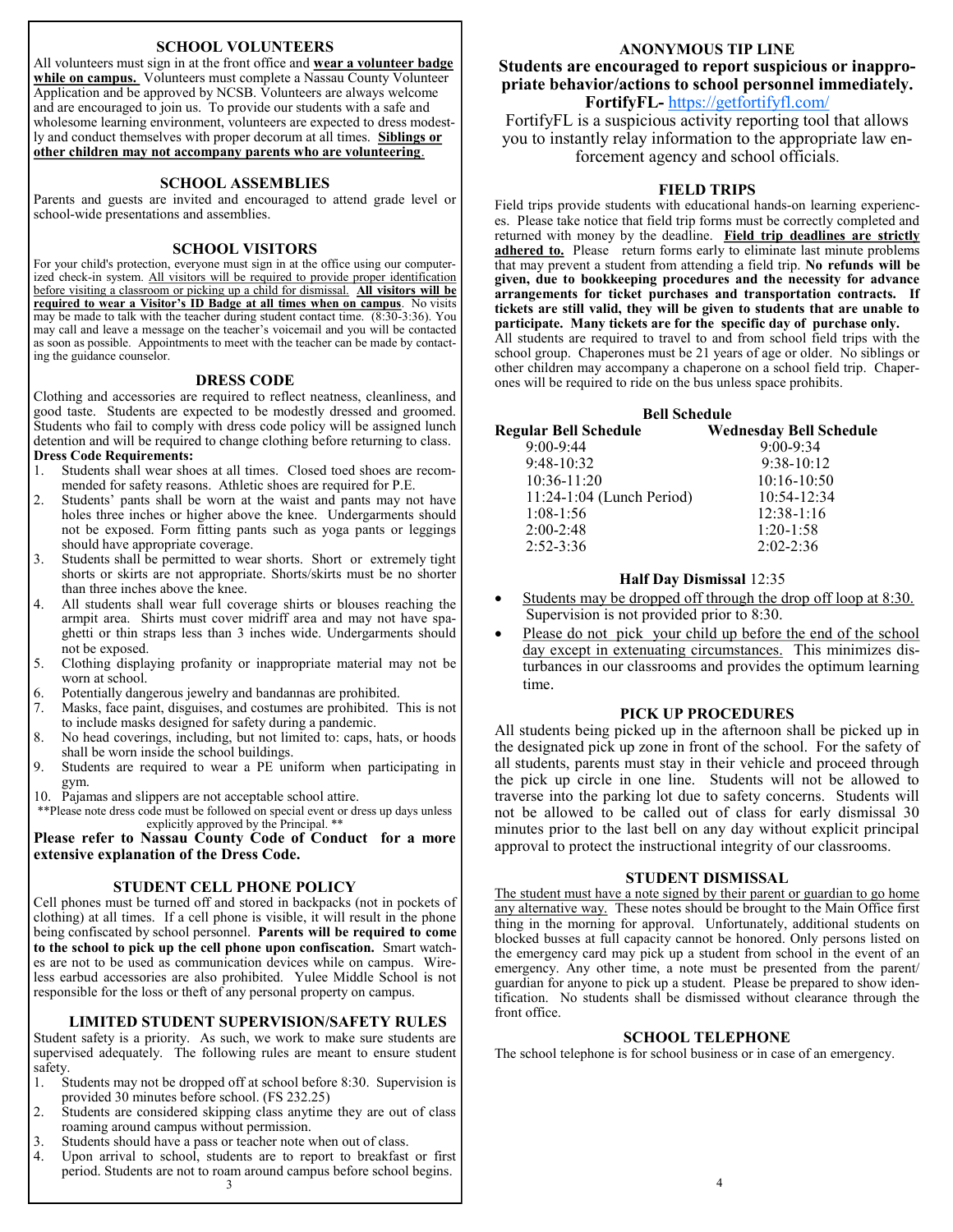## **ATTENDANCE, ABSENCES, AND TRUANCY**

1. Regular attendance of the student is required by Florida School Law and is the responsibility of the parent or guardian. Regular attendance is defined as attending school for the full day of each day during which school is in session. (FS 1003.21—1003.27)

#### 2. **A Written Explanation is Required for EACH Absence.**

The parent is responsible for immediately submitting a written explanation when a student returns to school from an absence. (within 48 hours– per district attendance policy)

- A) **Parent notes will be accepted for student illness.**
- B) **Other forms of excused documentation:**
	- **-Appointment slip or note signed by doctor or Health -Department**
	- **-Evidence that student has been out because of death**
	- **in the family**
	- **-Religious holiday**
	- **-Official letter, subpoena, or other legal documents**
	- **-School sponsored events**
	- **- Administrative approved exceptional cases of**
	- **family need**

#### **Unexcused Absences include but are not limited to: vacations, shopping trips, extra curricular (non–school related) sports competitions.**

#### **TRUANCY**

A student may be deemed truant after (i) five (5) unexcused absences, or absences for which the reasons are unknown, within a calendar month, or (ii) ten (10) unexcused absences, or absences for which the reasons are unknown, within a 90-calendar-day period.

Students are subject to the following actions for preventing and correcting truancy:

- 1. Student will be referred to the school's MTSS Committee.
- 2. If attendance pattern is not resolved, the student will be referred to the Attendance Interventionist for truancy.
- 3. The Attendance Interventionist will refer student to the District Truancy Staffing. District Truancy Staffing is conducted with representation from law enforcement, school district personnel, parent and student. A decision may be made to file a petition in truancy court at this time.

**Students must be present 30 minutes of the class period to be marked present for the day. Students leaving early from school may not attend extra-curricular athletics or dances unless they have been present though fourth period entirely.** 

#### **MAKE UP WORK**

The responsibility of making arrangements for make up work and for the completion rests solely upon the STUDENT AND PARENT. STU-DENTS AND PARENTS MUST ARRANGE TO MAKE UP WORK WITHIN FIVE (5) SCHOOL DAYS AFTER RETURNING TO SCHOOL.

#### **TARDINESS**

Tardiness is disruptive to the learning environment and can have a negative impact on student achievement. Students tardy to school will be assigned lunch detention. Tardiness to school will be excused only when a parent or guardian escorts the student to the Main Office or presents a written formal excuse from a doctor or court order. After receiving 5 tardies to school, parents will be contacted for a conference. Students arriving tardy to class during the school day will also be assigned 1 day of lunch detention for each class period they are tardy. Continued tardiness between classes may result in further disciplinary action.

#### **LUNCHROOM**

Students may bring their lunch or purchase a hot lunch. Students may also establish a School Café account for lunch. Students will not be permitted to charge this account once funds are exhausted. Parents may deposit money online at www.schoolcafe.com. Free and Reduced Lunch Applications are available in the front office and must be resubmitted each school year. Parents are welcome to eat lunch with their child in specially reserved tables in the Cafeteria and under the pavilion in our center courtyard after obtaining a visitor's badge from the Main Office.

#### **TEXTBOOKS**

Textbooks are the property of Nassau County School Board and are loaned to pupils attending Yulee Middle School. Parents or guardians of the student are liable for any loss, destruction or damage to these materials or for failure of such pupil to return the materials when requested by the teacher.

#### **COMPUTER USE**

Students will have access to computers and the Internet to complete work at school. Students must sign and return a Network Acceptable Use form at the beginning of each year in order to get an ID and password. Students are not permitted to access prohibited websites at school or to bypass computer security measures or software. Violating these rules or the terms of the acceptable use agreement may result in loss of computer privileges. All internet activity is monitored.

#### **REPORT CARDS AND PROGRESS REPORTS Grading Scale:**

| Graumg Scale: |                            |
|---------------|----------------------------|
| $A = 90-100$  | Excellent                  |
| $B = 80-89$   | Good                       |
| $C = 70-79$   | Average                    |
| $D = 60-69$   | Lowest Acceptable Progress |
| $F = 0.59$    | Failure                    |
|               |                            |

Progress Reports will be provided after the first 22 days in a nine week period. Report Cards are given out each nine weeks.

Parents may check student progress at any time on the FOCUS website: http://ncsb-portal.nassau.k12.fl.us .

Please feel free to contact your child's teacher concerning your child's performance in school. You may contact the school guidance department to make an appointment.

#### **HONOR ROLL**

Students may qualify for honor roll each nine weeks by maintaining all A's and B's as well as satisfactory in all other areas.

#### **CLASSROOM- DISCIPLINE**

YMS students are expected to follow school-wide rules and procedures. Students are expected to Be Respectful, Be Responsible, and Be Safe. Disruptive behavior in the classroom will not be tolerated, especially if this behavior is at the expense of other children learning or being safe. Schoolwide positive behavior management techniques will be used at YMS to help students choose and maintain appropriate behaviors. Level I misbehaviors will be documented on an infraction form. Parents are expected to be a collaborative member of the behavioral intervention team. Parents will receive a phone call from their child's teacher each time an infraction form is completed. Continued poor behavior choices will result in consequences set forth in the school-wide behavior plan. This action may include but is not be limited to: parental notification, work detail, lunch detention, after-school detention, in-school suspension and/or out of school suspension.

#### **ADMINISTRATION OF MEDICATION**

All medications must be prescription drugs contained in the original bottle from the pharmacy. The proper form must be completed by the parent and submitted to the office **before** any medication can be administered. Parents are responsible for delivery and pick-up of all medication. Students should not bring medication on the bus. **NO** over the counter medications can be brought to school by students.

.